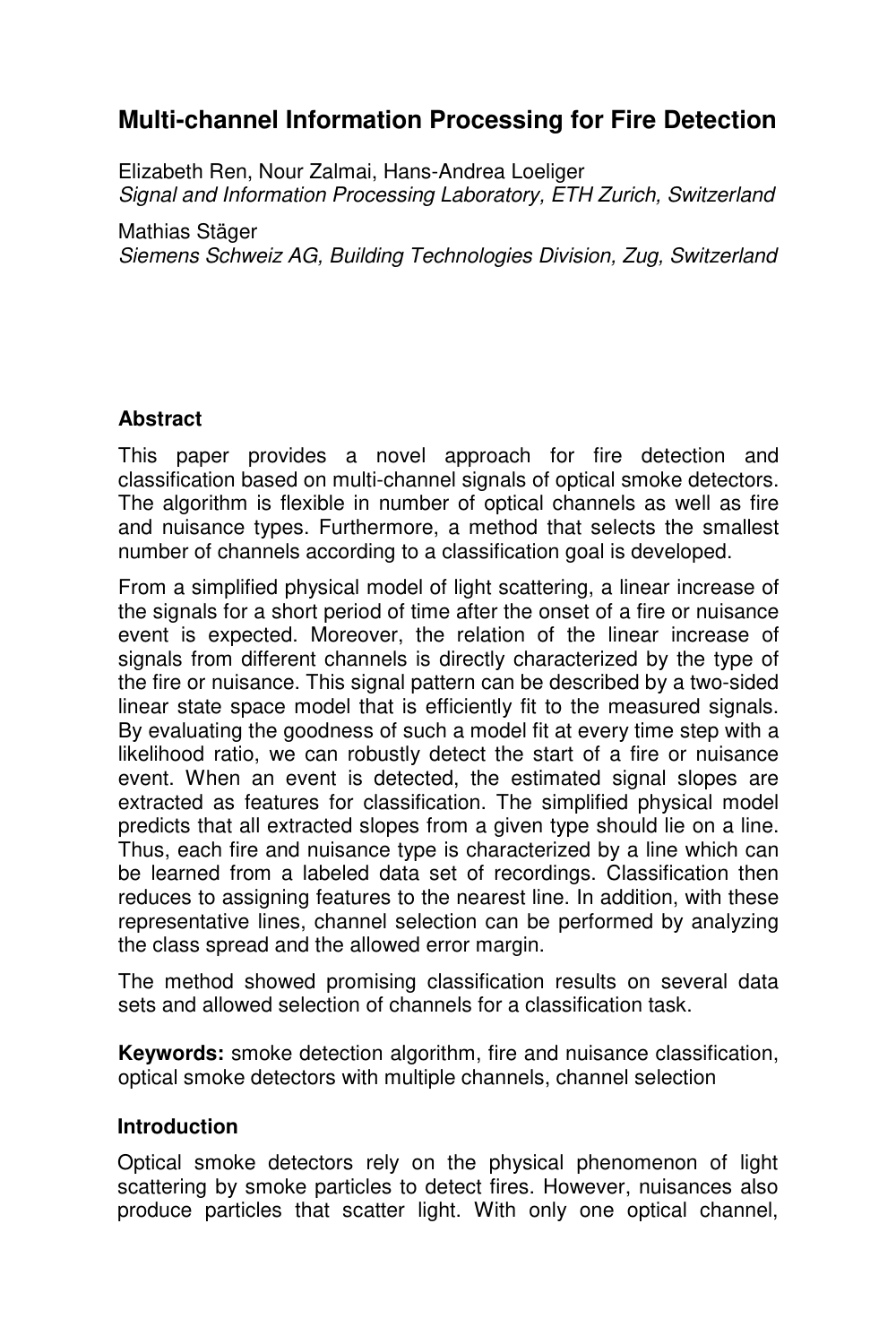nuisances may be barely distinguishable from fires. This can be circumvented by incorporating multiple optical channels with variations in scattering angle, wavelength and polarization of light in the detectors. For design of a well-functioning detector, the channels need to be carefully selected in order to robustly detect and classify different fire and nuisance categories specified by the application.

A rudimentary detection and classification approach consists in extracting a feature from each signal sample separately and classifying the sample accordingly. This approach is however highly sensitive to noise and may lack robustness due to neglect of temporal information, such as changing physical properties of a fire over time. Moreover, it cannot be directly adapted to a different choice of channels and classification goal.

This paper provides an algorithm that, while being flexible in number of channels and classification purpose, fully exploits data from multiple optical channels to detect and classify different types of fires and nuisances. The proposed method focuses on the starting time period of a fire or nuisance event, for which a simplified physical model can be derived. Based on this algorithm, a method to pre-select the smallest subset of channels needed for a given classification goal is described.

# **Physical Model for Optical Smoke Detectors**

For a short time period after the start of a fire or nuisance event, the physical model of light scattering for one optical channel can be simplified with the following assumptions:

- A fire or nuisance event type  $T$  (e.g., EN 54-7 TF2 or a type of dust) produces a characteristic type and size distribution of particles.
- The signal  $y$  is proportional to the concentration of scattering particles with a coefficient  $R<sub>T</sub>$  that is constant for this short time period.  $R<sub>T</sub>$  is determined by the particle distribution, the wavelength and polarization of light and the scattering angle of the channel.
- The particle concentration grows approximately linearly in time with a coefficient  $\alpha$  which depends on several factors, such as the environment or the amount of material involved.

For *M* optical channels ( $M \in \mathbb{N}$ ), the recorded signals of all channels at time  $t$  are stacked into a vector  $\mathbf{y}(t) \in \mathbb{R}^M$ . For a short period of time at the beginning of an event, the signals rise linearly:  $y(t) \cong \alpha R_T t$  with a slope per channel that is determined by  $\alpha$  and the corresponding coordinate of  $R_T \in \mathbb{R}^M$  that is characterized by the type T of the event.

# **Multi-channel Signal Model**

Following the physical model, each discrete-time signal from an optical channel observed around the start of an event can be described by a two-sided line: a flat left-sided line approximating the time before an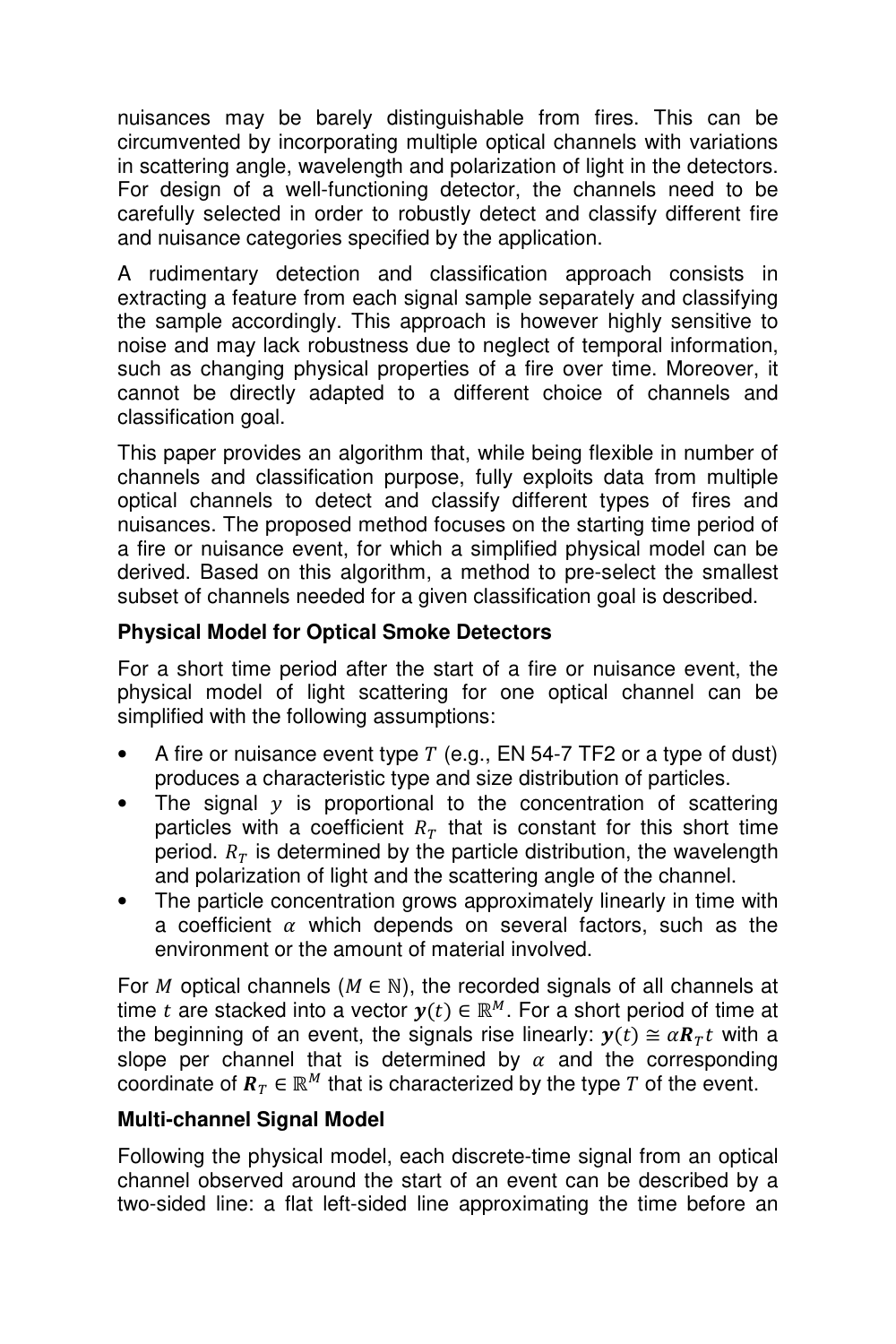event followed by a right-sided line with a positive slope for a short time during the event (see Fig. 1). The two-sided lines (one per channel) centered around a time step  $k$  can be parameterized with two second order autonomous state space models [1], [2]:

$$
\widetilde{\mathbf{y}}_i(\boldsymbol{C}_p, \boldsymbol{C}_f) = \begin{cases} \boldsymbol{C}_p \boldsymbol{A}_p^{k-i} \boldsymbol{s}_p, & \text{if } i \leq k \\ \boldsymbol{C}_f \boldsymbol{A}_f^{i-k} \boldsymbol{s}_p, & \text{if } i > k, \end{cases}
$$
 (Eq. 1)

where the vector  $\tilde{y}_i \in \mathbb{R}^M$  holds the values of the two-sided lines for all channels at time step i. The fixed state transition matrices  $A_{\rm p}$ ,  $A_{\rm f}$  and state vectors  $\boldsymbol{s}_{\rm p}$ ,  $\boldsymbol{s}_{\rm f}$  are:

$$
A_{p}^{-1} = A_{f} = \begin{bmatrix} 1 & 1 \\ 0 & 1 \end{bmatrix}
$$
 (Eq. 2)

$$
\boldsymbol{s}_{\mathrm{p}} = \boldsymbol{s}_{\mathrm{f}} = \begin{bmatrix} 1 & 0 \end{bmatrix}^{\mathrm{T}}.\tag{Eq. 3}
$$

The observation matrix  $\mathcal{C}_p = [\mathbf{a}_p \ \mathbf{b}_p] \in \mathbb{R}^{M \times 2}$  contains the left-sided slopes  $\boldsymbol{a}_\mathrm{p}\in \mathbb{R}^M$  and offsets  $\boldsymbol{b}_\mathrm{p}\in \mathbb{R}^M$  of the channels while the observation matrix  $\mathbf{C}_{\mathrm{f}} = [\mathbf{a}_{\mathrm{f}} \; \mathbf{b}_{\mathrm{f}}] \in \mathbb{R}^{M \times 2}$  contains the right-sided slopes  $\mathbf{a}_{\mathrm{f}}$  and offsets  $\bm{b}_{\mathrm{f}}.$ 



Fig. 1. Two-sided line model for one channel (here:  $\bm{b}_{\rm p} = \bm{b}_{\rm f}$ ).

At a time step k we locally fit the model  $\widetilde{y}$  with the recorded signal y. This amounts to optimizing the parameters of the two-sided lines (i.e.  $C_p$ and  $\mathcal{C}_{\text{f}}$ ) by minimizing a cost function which is defined as an exponentially weighted squared error sum:

$$
J_k(\mathcal{C}) = \sum_{i=1}^k \gamma_p^{k-i} ||\mathbf{y}_i - \widetilde{\mathbf{y}}_i(\mathcal{C})||^2 + \sum_{i=k+1}^{k+\Delta} \gamma_i^{i-k} ||\mathbf{y}_i - \widetilde{\mathbf{y}}_i(\mathcal{C})||^2,
$$
 (Eq. 4)

where  $\mathcal{C} = [\mathcal{C}_{\mathrm{p}} \, \mathcal{C}_{\mathrm{f}}]$  holds the parameters of the two-sided lines. The fit is made localized in time with the two-sided exponential window of decay  $0 < \gamma_{\rm p} < 1$  and  $0 < \gamma_{\rm f} < 1$  that gradually reduces the influence of samples further away from time step  $k$ . Due to real-time constraints, the right-sided lines are fit with a finite number of future samples, i.e. a time delay ∆, while the left-sided lines are fit with all past samples. The cost function in Eq. 4 can be parameterized as:

$$
J_k(\mathcal{C}) = \kappa_k - 2 \text{tr}(\mathcal{C} \xi_k) + \text{tr}(\mathcal{C} \mathcal{W}_k \mathcal{C}^T),
$$
 (Eq. 5)

with the quantities  $\kappa_k \in \mathbb{R}, \xi_k \in \mathbb{R}^{4 \times M}$  and  $W_k \in \mathbb{R}^{4 \times 4}$ . This parameterization allows an efficient computation of the cost function since the quantities  $\kappa_k, \xi_k, W_k$  can be computed with forward and backward recursions in time (see [2]).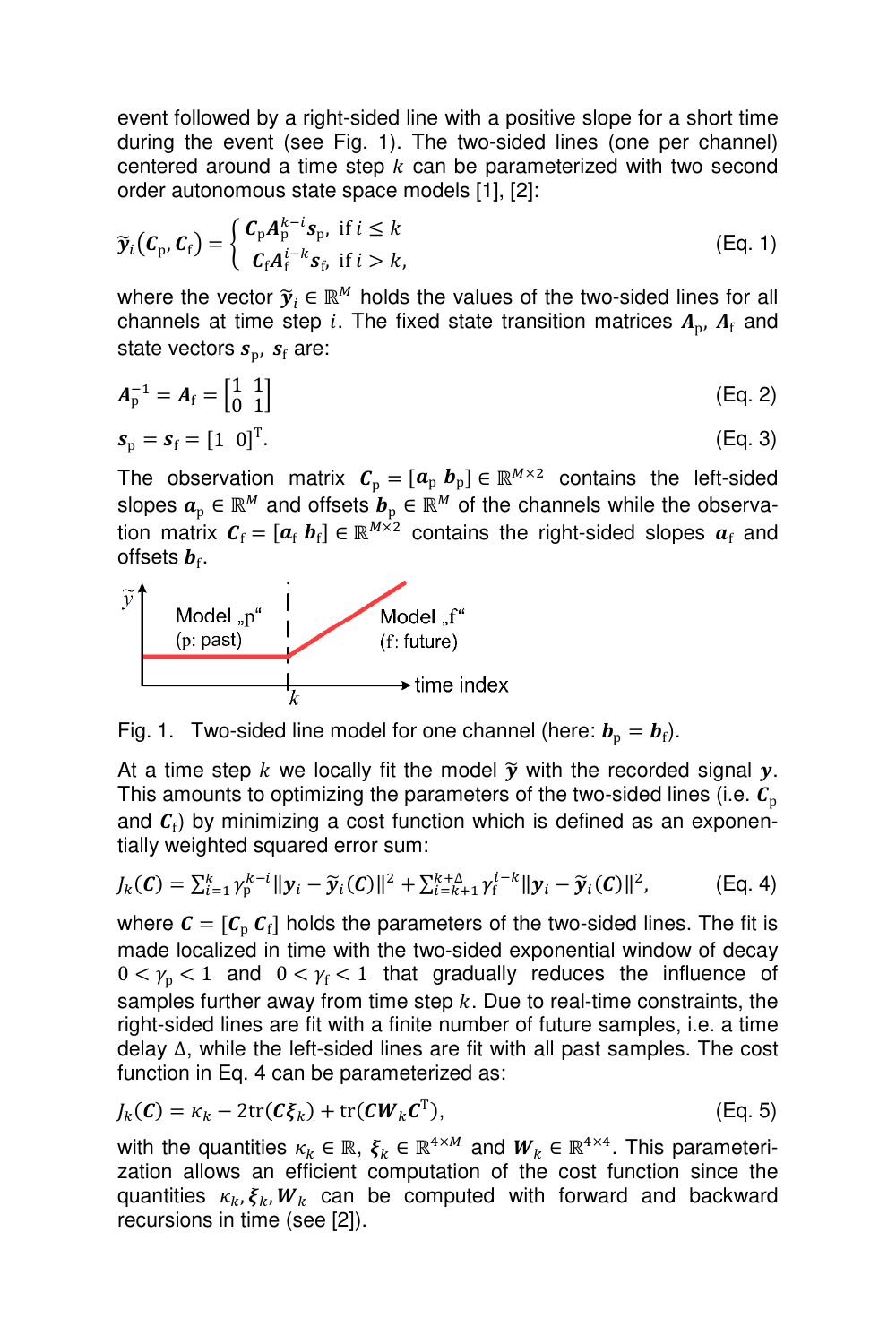### **Event Detection**

The goal is to detect a fire or nuisance soon after the beginning of the event. For that purpose, at every time step  $k$ , we evaluate the likelihood of such an event start by comparing the cost of two model fits. The first model accounts for the expected signal form when an event starts:

 $H_1$  – start of fire or nuisance event: signal slopes change from zero

 $(a_p = 0)$  to rising  $(a_f > 0)$  while the offsets are identical  $(b_p = b_f)$ . The second model accounts for the expected signal form when there is no starting event:

 $H_0$  – no start of fire or nuisance event: no change from left-sided to right-sided line ( $\boldsymbol{a}_p = \boldsymbol{a}_f, \, \boldsymbol{b}_p = \boldsymbol{b}_f$ ).

These two models are compared by computing a log-likelihood ratio (LLR) that, as derived in [2], simplifies to a closed-form expression:

$$
\text{LLR}_k = -\frac{1}{2} \ln \left( \frac{\frac{\text{min } J_k(C)}{\text{ceil}_1 J_k(C)}}{\frac{\text{min } J_k(C)}{\text{ceil}_2 J_k(C)}} \right) = -\frac{1}{2} \ln \left( \frac{\kappa_k - \text{tr}(\hat{c}_1 \xi_k)}{\kappa_k - \text{tr}(\hat{c}_0 \xi_k)} \right),\tag{Eq. 6}
$$

where the optimal parameters for both model fits  $\widehat{c}_1$  and  $\widehat{c}_0$  can be computed from the quantities  $\xi_k$  and  $W_k$ . At a local maximum of the LLR, an event is detected. With a suitable choice of delay ∆ in the cost function in Eq. 4, short time disturbances in the signals are automatically disregarded.

Fig. 2 shows typical raw signals recorded during two test fires and the computed LLR. Vertical lines indicate the event detection times at the maximum of the LLR. The two-sided lines (i.e. model fit) of this time are displayed together with the raw signals. They capture the signal evolution well for the starting time period of the events.



Fig. 2. Top: Examples of 2-channel signals  $(y^{(1)}, y^{(2)})$  recorded during two EN 54-7 test fires. Vertical lines indicate the event detection time. Estimated signals from the model fit at this time are  $(\tilde{y}^{(1)}, \tilde{y}^{(2)})$ . Bottom: Computed LLR at each time step.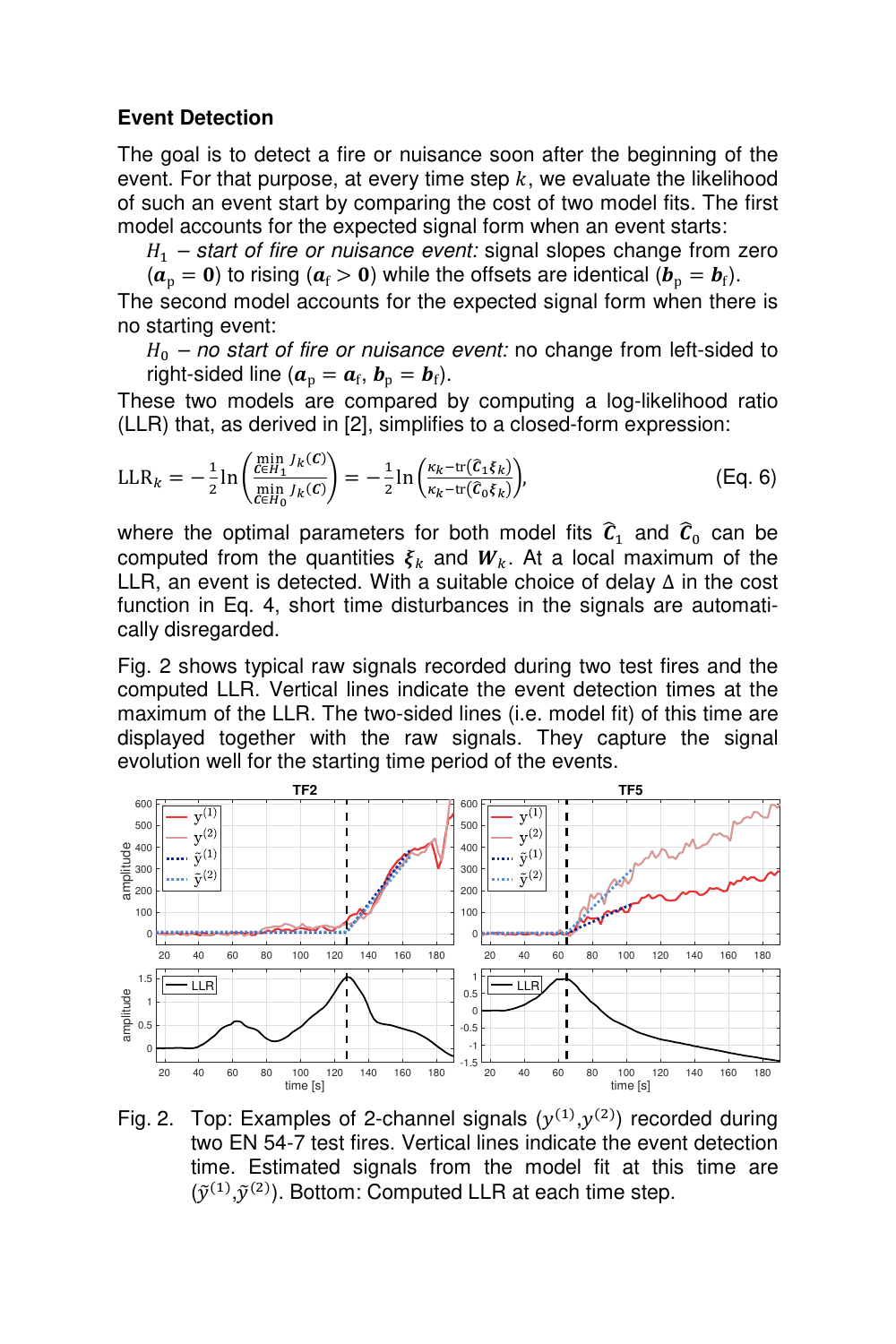## **Feature Extraction and Classification**

Given that an event is detected, the estimated right-sided slopes  $\hat{a}_f \in$ ℝ from the model fit are used as features for classification. The reason for this feature choice is that from the physical model,  $\hat{a}_{\rm f}$  is expected to be proportional to  $\mathbf{R}_T$ , which is characteristic for the type T of the event. In other words, all  $\hat{a}_{\rm f}$  of a type T approximately lie on a line that goes through the origin and is spanned by  $R<sub>T</sub>$  in the M-dimensional positive space. The line direction  $v_T \propto R_T \in \mathbb{R}^M$  can be learned from a labeled data set of recordings with principal component analysis (PCA).

Fig. 3 shows a plot of extracted features and representative lines for a data set with 4 channels. Note that only the first 3 channels are plotted. Hence, the separation of the lines would be even more apparent in  $\mathbb{R}^4$ .



Fig. 3. Classifier illustration: Each point is a feature  $\widehat{a}_{\mathrm{f}}$  from a recording of an event. Each line was learned with  $\widehat{\boldsymbol{a}}_{\text{f}}$  of its event type.

We classify new events by assigning feature values to the event type of the nearest line. The proposed classifier is linear and a hyperplane defines the decision boundary between any pair of event types  $T$  and  $T'$ . All points  $\boldsymbol{p} \in \mathbb{R}^M$  that lie on the separating hyperplane fulfill the hyperplane equation that is given by the line directions  $\pmb{\nu}_T$  and  $\pmb{\nu}_{T^\prime}$ :

$$
(\boldsymbol{\nu}_T - \boldsymbol{\nu}_{T'})^{\mathrm{T}} \boldsymbol{p} = 0. \tag{Eq. 7}
$$

Depending on the application, different event types are grouped into classes. In this case, the classifier can be trivially extended by classifying according to the associated class of the predicted event type.

## **Channel Selection**

Given data from  $M$  channels, we want to select a subset of  $M'$  channels for a classification task determined by the application. The brute-force method is to compare the classification performance for all possible channel sets. This approach is however computationally expensive, especially for a large number of channels. Moreover, a reliable channel selection suitable for real conditions would require a data set of recordings with plenty of variability.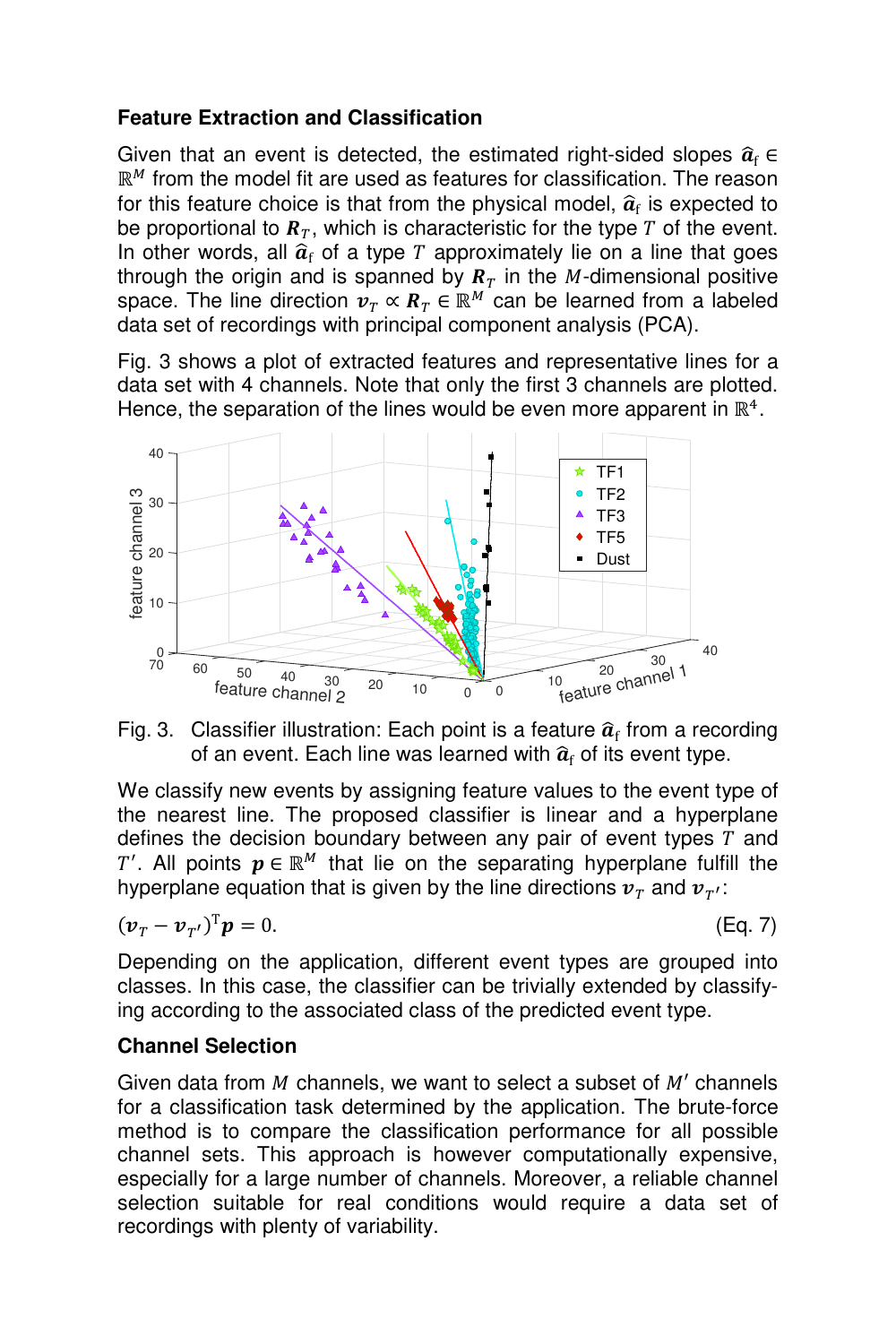Instead, we propose to directly utilize the line representations of each event type for channel selection. The line directions  $v<sub>T</sub>$  only need to be learned once with all  $M$  channels, while the line directions of a channel subset are obtained directly from the corresponding coordinates of  $v_T$ . With the help of these lines, we consider two criteria for channel selection: class separation and allowable error margin of the classifier (accounting for e.g., training with a biased data set, physical degradation of the sensors or calibration tolerances).

A measure of separation for a pair of event types  $T$  and  $T'$  is the angle between their representative lines  $\measuredangle(\boldsymbol{v}_T, \boldsymbol{v}_T)$ . The smallest class separation for a set of channels is then given by the smallest angle between any pair of lines belonging to different classes. A channel set with a large minimal angle thus has well separated classes.

We define the allowable error margin as the allowed percent of signal change in any channel before correct classification is no longer guaranteed. To compute this value, we use the fact that if the signal from any channel can differ by maximally  $\pm x$ % for some  $x > 0$ , then the collection of all possible new line directions of an event line is bounded by a  $M'$ -dimensional hyperrectangle with corners given by:

$$
\boldsymbol{v}_T^c = \boldsymbol{v}_T + x \operatorname{diag}(\boldsymbol{D}_c) \boldsymbol{v}_T, \tag{Eq. 8}
$$

where the vector  $\boldsymbol{D}_c \in \mathbb{R}^{M'}$  is any of the  $2^{M'}$ combinations of  $\pm 1$  (e.g. in Fig. 4 the corner is specified by  $\mathbf{D}_c = [-1, 1]$ . The margin is thus given by the smallest  $x$  which causes a corner of one of the hyperrectangles to hit a separating hyperplane. This is found by inserting Eq. 8 into the hyperplane equation Eq. 7 and solving for  $x$ .





## **Example based on Real World Data**

We demonstrate the capability of the proposed method by applying it to a data set recorded from a measurement instrument with 4 optical channels. The data set contains recordings of various fire and nuisance event types, with 14 to 100 recordings per type. The fire event types considered are EN 54 test fires (TF1 to TF5, TF8) while the nuisance types considered are two dust types (D1: ISO 12103-1 A1 Ultrafine, D2: DMT Dolomite 10) and haze (HZ) generated by an ultrasonic haze machine. The nuisance tests were performed in such a way that the particle concentration increased at various time rates.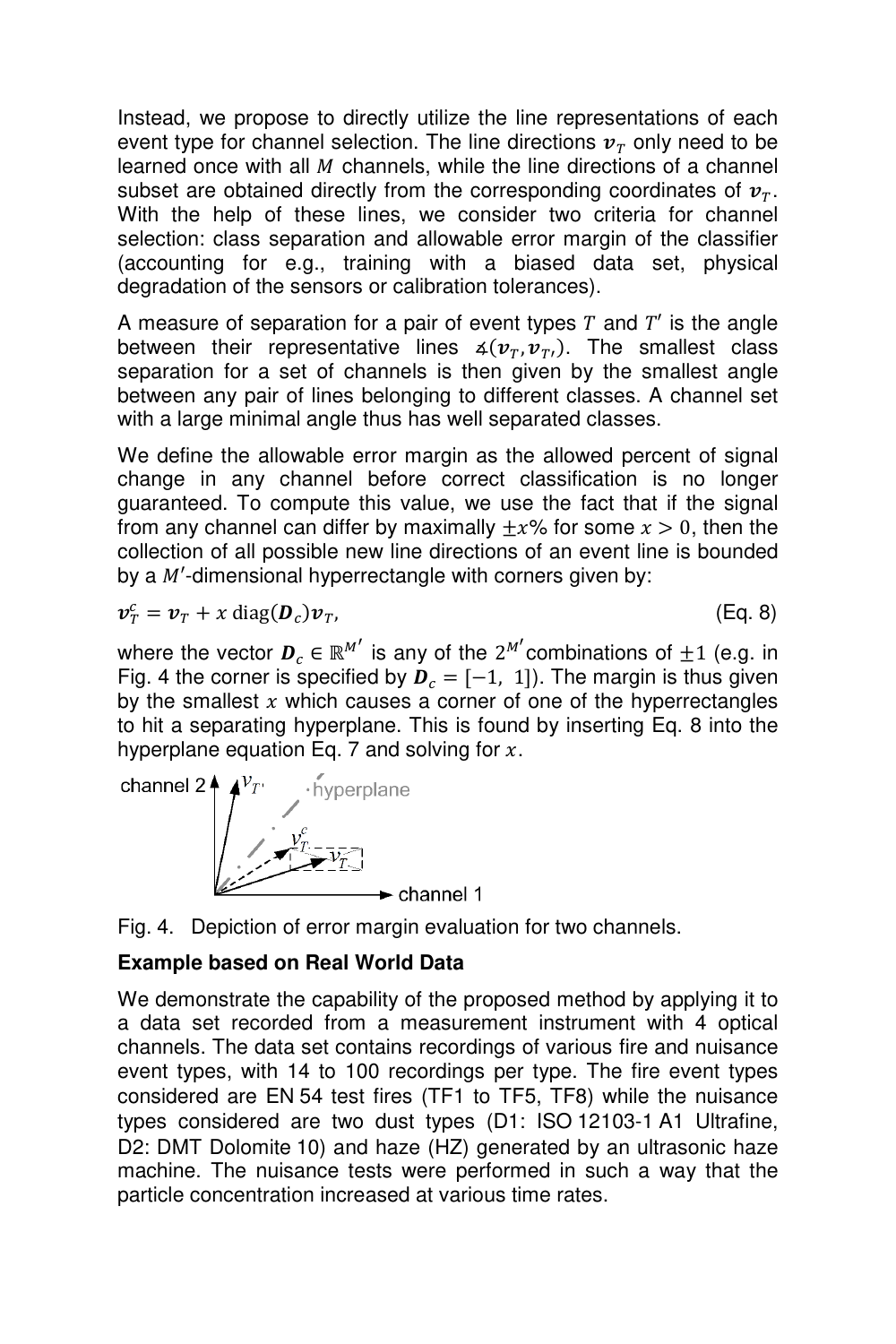With the algorithm, the event start of each recording was accurately detected. Features were extracted at these times, with which the representative lines of the event types were learned. The lines for TF1 to TF3, TF5, and the dust type D1 can be seen in Fig. 3, which shows that the feature spread around the lines is quite small. First, we classify by assigning each feature to the event type of the nearest line. The results are displayed in the form of a confusion matrix in Table 1.1. Most events are assigned correctly. A majority of misclassifications are in the range of open test fires which produce rather similar particle distributions. Table 1.1 further shows that there is no confusion between fires and nuisances. Just as good results are achieved with 3-fold crossvalidation which shows that the model is robust. The classifier with the lines learned from this data set was further tested on a data set with more variations, containing recordings from non-standard experiments performed with the same material as used for TF2, TF3, and TF8 but with varying amount of material and under different procedural and environmental conditions. The results can be seen in Table 1.2.

| Actual    |                 |                 |          |     |       |     |      |    |                |    |  | Actual          |      |      |                   |  |
|-----------|-----------------|-----------------|----------|-----|-------|-----|------|----|----------------|----|--|-----------------|------|------|-------------------|--|
|           |                 | TF <sub>1</sub> | TF2 l    | TF3 | TF4 I | TF5 | TF8  | D1 | D <sub>2</sub> | HZ |  |                 |      |      | 'TF2' 'TF3' 'TF8' |  |
| Predict   | TF <sub>1</sub> |                 | 0        | 0   | 0     | 0   | 0    | 0  | 0              | 0  |  | TF <sub>1</sub> | 0    |      | 0.17 0.29         |  |
|           | TF <sub>2</sub> | 0               | 0.94     | 0   | 0     | 0   | 0    | 0  | 0              | 0  |  | TF <sub>2</sub> | 0.98 | 0    | 0                 |  |
|           | TF3             | 0               | 0.05     | 1   | 0     | 0   | 0    | 0  | 0              | 0  |  | TF3             | 0    | 0.83 | $\Omega$          |  |
|           | TF <sub>4</sub> | 0               | 0.01     | 0   | 0.87  | 0   | 0.03 | 0  | 0              | 0  |  | TF4             | 0.02 | 0    | 0.19              |  |
|           | TF <sub>5</sub> | $\mathbf{0}$    | 0        | 0   | 0.09  | 0.7 | 0.37 | 0  | 0              | 0  |  | TF5             | 0    | 0    | 0.14              |  |
|           | TF8             | 0               | 0        | 0   | 0.04  | 0.3 | 0.60 | 0  | 0              | 0  |  | TF8             | 0    | 0    | 0.38              |  |
|           | D <sub>1</sub>  | $\Omega$        | $\Omega$ | 0   | 0     | 0   | 0    | 1  | 0              | 0  |  | D <sub>1</sub>  | 0    | 0    | 0                 |  |
|           | D <sub>2</sub>  | $\mathbf{0}$    | 0        | 0   | 0     | 0   | 0    | 0  |                | 0  |  | D <sub>2</sub>  | 0    | 0    | 0                 |  |
|           | HZ              | 0               | 0        | 0   | 0     | 0   | 0    | 0  | 0              | 1  |  | HZ              | 0    | 0    | 0                 |  |
| Table 1.1 |                 |                 |          |     |       |     |      |    |                |    |  | Table 1.2       |      |      |                   |  |

Table 1. Confusion matrix for 4-channel data sets with EN 54 test fires (Table 1.1) and with non-standard fires (Table 1.2).

For the goal of separating fire from nuisance events with the smallest number of required channels, we evaluated the classification performance (average recall: correct classification rate per class) and the two introduced criteria for channel selection (smallest angle, allowable error margin) for all channel combinations (see Fig. 5). As expected, the evaluated measures tend to increase with the number of included channels. Although often high margin, large angle and recall value do not correspond. Selecting channels therefore involves a trade-off between the different measures. For example, one of the 2-channel sets (circle symbol) achieves a high recall compared to all other channel sets, while the other two measures are comparatively low. The discrepancy between these measures may shrink for a data set of recordings with more variability. In this example, the channel set with all 4 channels seems to be preferable as it has the largest angle and